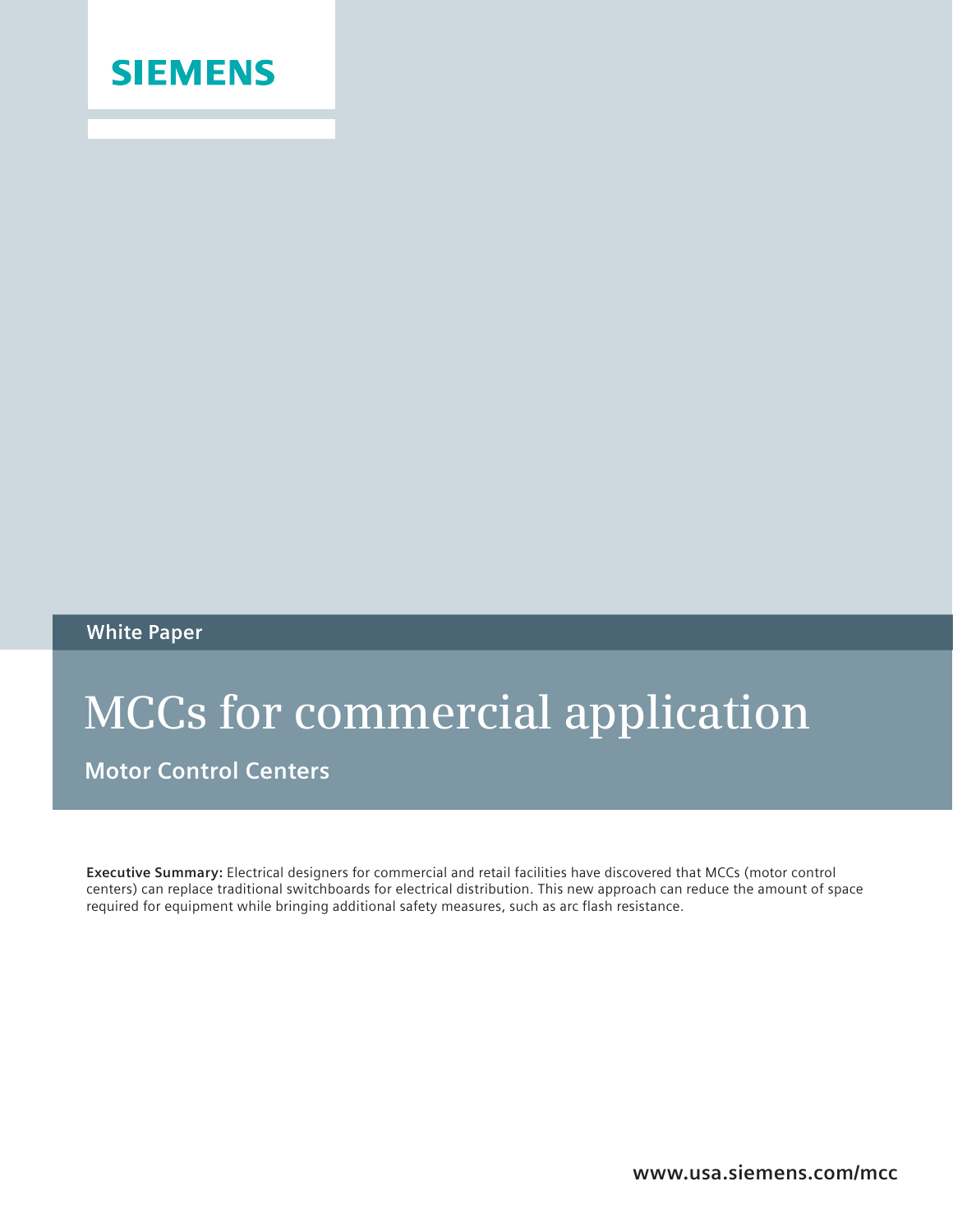## **MCCs--New Possibilities for Electrical Distribution in Commercial Buildings**

#### **Introduction**

Motor control centers are breaking out of industrial applications and replacing traditional switchboards in commercial facilities to bring greater safety and adaptability.

MCCs (motor control centers) have countless industrial applications, and they're finding new uses for electrical distribution for commercial construction markets. Electrical designers have shifted more toward VFDs (variable frequency drives) for motors driving compressors, pumps and other equipment in hospitals, offices and retail space since they can provide major efficiency benefits in those applications. But MCCs are being adopted for new applications in some unexpected places. To borrow from the old ad slogan, they're not just for motors any more.

Switchboard users are looking more at MCCs because they offer an appealing mix of capabilities suitable for commercial installations. In fact, in growing numbers of applications, switchboards are being displaced by MCCs capable of delivering the same functionality in a smaller package and often with a growing list of attractive capabilities. MCCs can't replace switchboards in every situation, but the number of possibilities is growing.

#### **Why Use an MCC?**

MCCs perform many switching functions similar to switchboards, but their basic design concepts came from a different direction.

Switchboard design begins with the assumption that they will be installed in utility spaces where the amount of room available isn't a major constraint. Cabinets are designed for easy access and ventilation, so efficient use of space is secondary. Those utility rooms are normally unfinished, but they are expected to be relatively clean and protected from the elements.

MCCs are designed for installation in industrial environments that are often wet, dirty, subject to huge temperature swings and potentially corrosive atmospheres. Installations are usually congested, so creating compact enclosures without sacrificing safety is very important.

That industrial breeding has helped create advantages that make MCCs attractive for complex commercial installations:

Space: Most building applications don't have all the space necessary for bulky switchboard enclosures. Owners of older structures often have to install more equipment than the original designers could have ever imagined, and that puts space at a premium. While many standard switchboard configurations are

designed for a 20 in. deep cabinet, comparably rated MCCs are only 15 in. deep, and can reduce floor space requirements by half.

Environmental durability: Switchboards are designed with internal spaces and vent openings to permit air movement and convection cooling. Those openings and internal air passages add to the overall bulk, and they can also allow dust, dirt and liquid to get in. Over time such accumulations can cause corrosion and foul contacts. MCCs can be fully sealed and NEMA 12 certifications are common. Your building might not be as difficult as a steel mill, but that environmental resistance saves on maintenance.

Safety features: Switchboards have not changed all that much over the last 10 or 15 years, whereas MCCs have made great strides in arc flash resistance and other safety features. Cabinets are now reinforced to withstand internal arcing events while providing passages to channel gasses out the back and top, away from people. Internal barriers open and close automatically to allow insertion and removal of units while protecting technicians from contact with the vertical bus. Siemens' tiastar arc-resistant MCCs are the first products compliant with ANSI/IEEE C37.20.7, verified through UL-witnessed testing (see sidebar).

Maintenance and troubleshooting: Industrial users need to identify problems quickly, and they insist on fast replacement parts availability. When a unit is down in an automotive or chemical plant, the cost is enormous. Siemens smart MCCs offer troubleshooting tools to diagnose problems on-the-spot, backed up with easy replacement parts ordering. That same capability extends to your application to keep your facility and people productive.

#### **How Do MCCs work?**

MCCs started out as beefed-up relays designed to handle the enormous electrical loads from starting and stopping large electrical motors. With inrush currents of hundreds or thousands of amps, the starter had to bear the brunt of this difficult service. Given the costs of all the equipment involved, producers like Siemens developed ways to manufacture more sophisticated designs capable of extending the life of the motor as well as the switchgear, and the product evolved into the MCC we know today. Durability, safety and sophistication have all grown over the years resulting in better products that last longer.

The switching mechanics for controlling motors is similar to controlling power distribution in a building facility, which is why an MCC can be a direct replacement for a switchboard.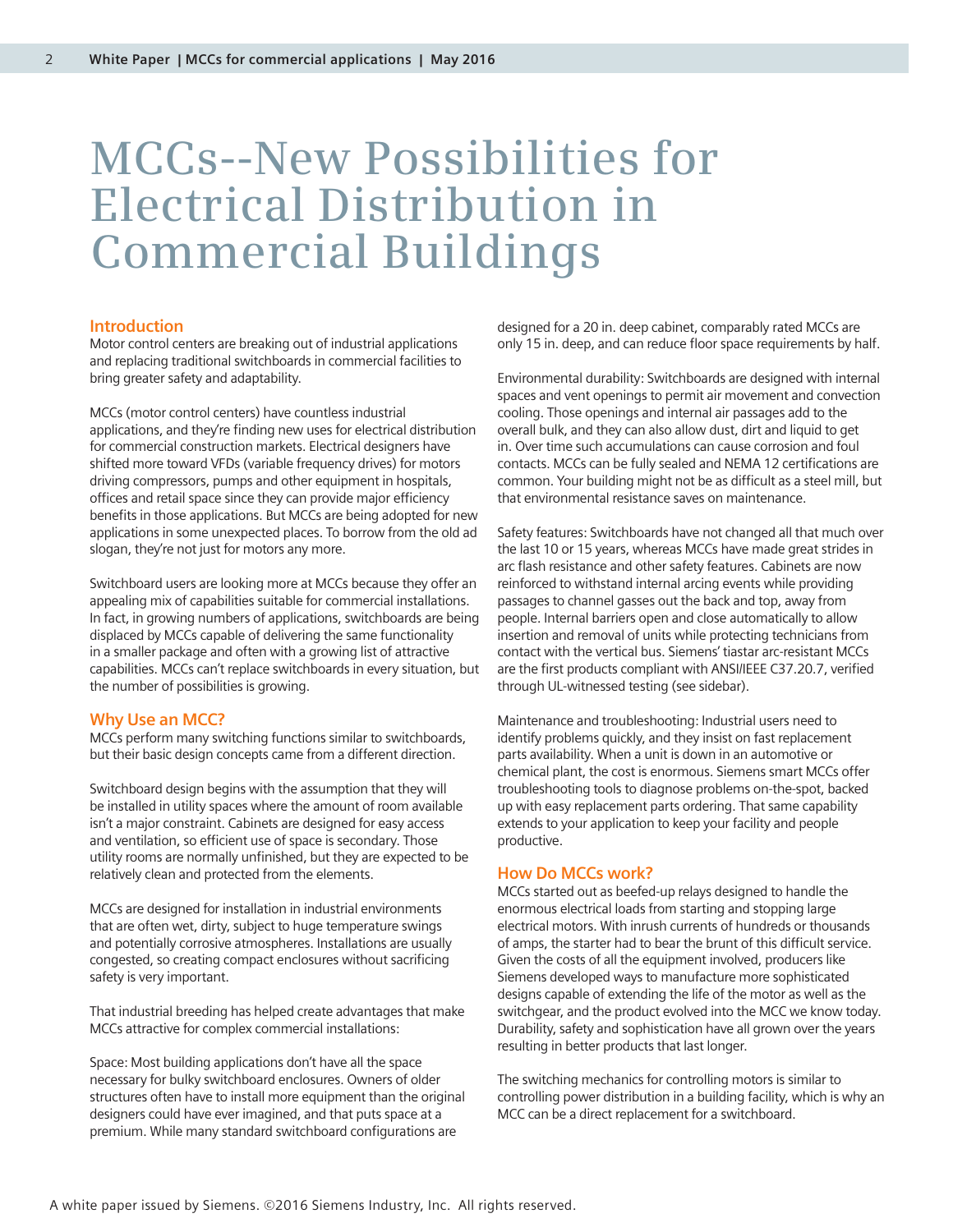#### **Application Example**

How does this work in real life? Here's a typical example: a facility has an emergency generator that feeds into the building's electrical system via Emergency Switchboard MSE (see diagram). This installation is subject to NEC 700.10(B)5 which requires that emergency loads, legally-required loads and optional loads must be fed from separate vertical sections, connected together with a common cross bus. There are three loads and three sections, so either a switchboard or MCC can satisfy this requirement and the larger application. So what makes an MCC better in this example?



A white paper issued by Siemens. ©2016 Siemens Industry, Inc. All rights reserved.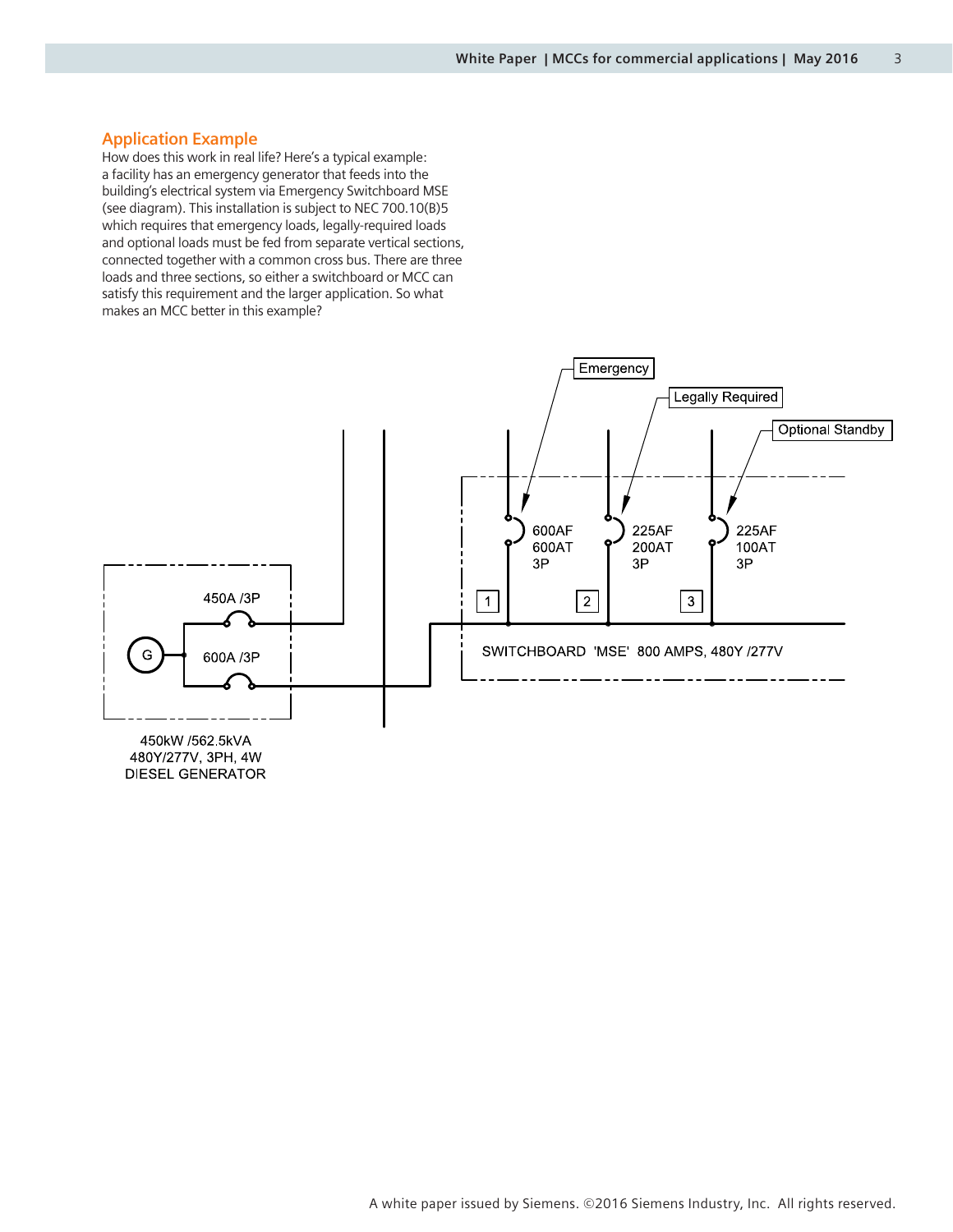#### **Switchboard Solution for NEC700 example**

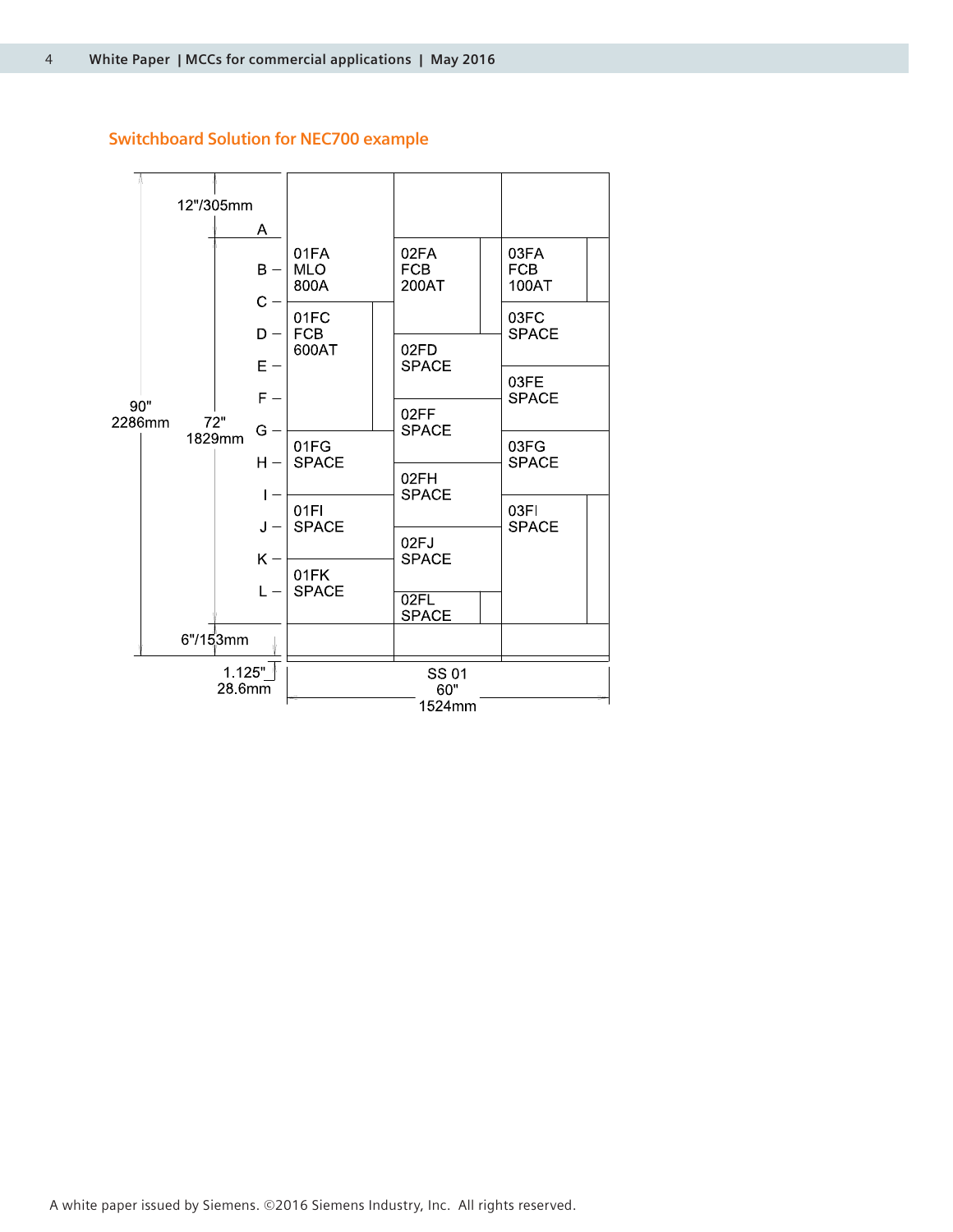

#### **Motor Control Center solution for NEC 700 example**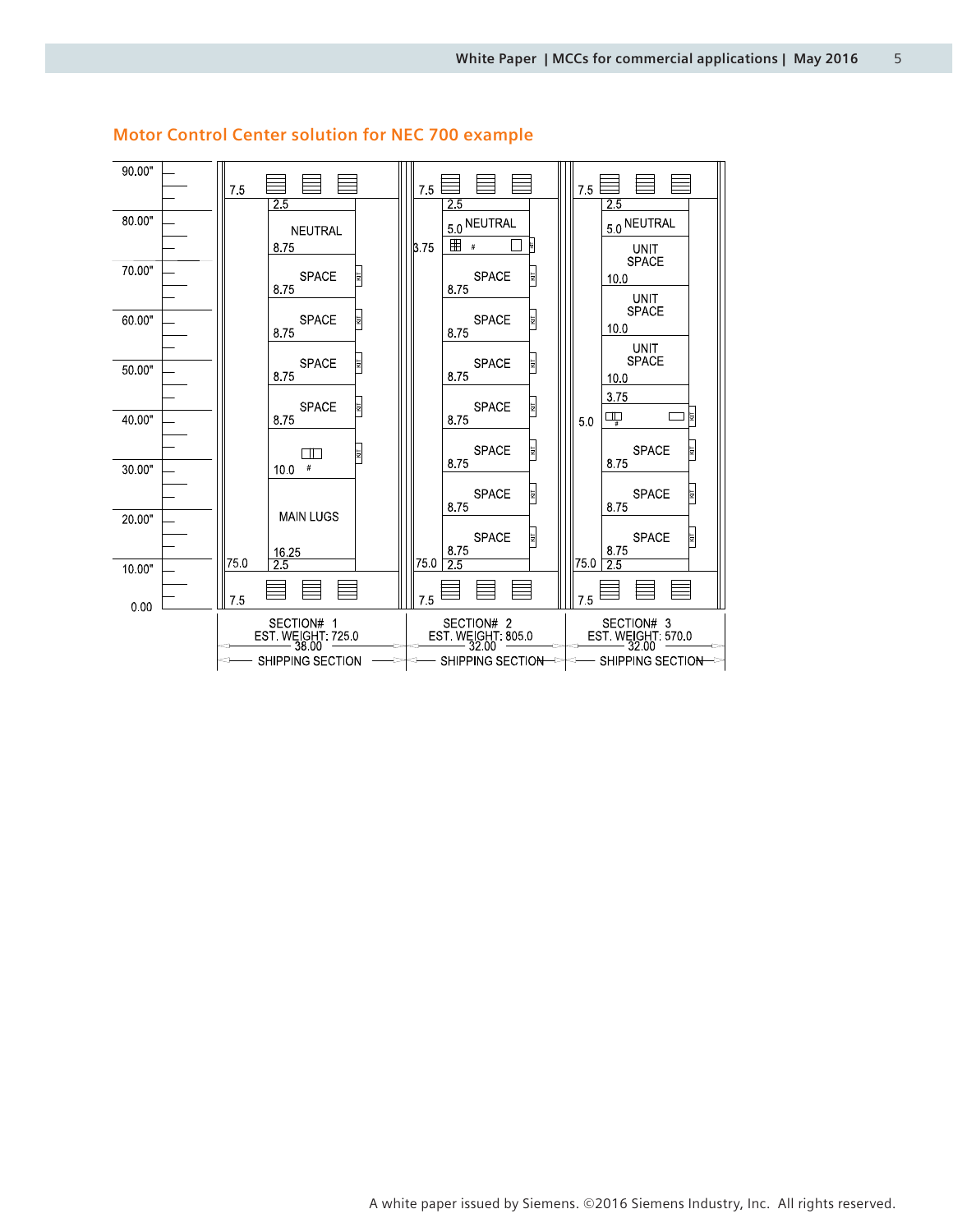If MSE is configured using conventional switchboards, the three sections will be 38, 32, and 32 in. wide, for a total footprint 102 in. wide and 20 in. deep. The MCC with equivalent current handling ratings has a total width of 60 in. wide by 15 in. deep. The MCC occupies less than half the floor space of the switchboard.

#### **Additional Capabilities**

Industrial users frequently want to monitor current consumption on a granular level to determine production costs. The modular construction of MCCs makes it easy to install current transformers at strategic points to monitor specific areas. This type of monitoring in commercial facilities is getting to be more common and spelled out in California's Title 24, Chapter 8. It calls for specific types of loads to be measured, such as lighting or HVAC systems. The MCC can be configured such that receptacles, lighting and HVAC loads are segregated into individual panel boards within the unit.

MCCs also have more lower-range integral transformers when compared to the integrated power system switchboard (IPS) concept. While the smallest transformer for a switchboard is 15 KVA, a single phase MCC has seven options below 15 KVA, all the way down to 1 KVA. These small transformers (1 to 5 KVA) reduce the unit height to 12 in. to minimize overall size (see table).

#### **The Best for Any Application**

The needs of your application will determine which technology is best. In many situations, conventional switchboards may be the way to go, but for those projects where space is at a premium or the customer has high safety requirements, it's good to know MCCs can solve many challenges. Siemens offers both approaches, so you can design and install with confidence whichever direction you choose.

Proving Arc-Flash Resistance

Electrical switchgear wanting to claim arc flash resistance is tested to ANSI/IEEE C37.20.7-2007 to ensure it's capability to protect users on a group of key points. Siemens tiastar MCC passed on all five criteria:

Criterion 1: That properly latched or secured doors, covers, and so on, do not open.

Criterion 2: No fragmentation of the enclosure occurs within the time specified for the test.

Criterion 3: Assessment of burn-through:

- Accessibility Type 1: That arcing does not cause holes in the freely accessible front of the enclosure.
- Accessibility Type 2: That arcing does not cause holes in the freely accessible front, sides and rear of the enclosure.

Criterion 4: That no indicators ignite as a result of escaping gases.

Criterion 5: That all the grounding connections remain effective.

This testing was performed under the observation and supervision of UL with all results validated. For more details, request a copy of Siemens Publication CCWP-ARCRE-0411.

Using conventional switchboard for the emergency generator panel requires three sections to contain the equipment in a way that fulfills NEC 700.10(B)5. This approach is certainly acceptable, but it also illustrates the drawbacks of the approach: it is bulky but at the same time it offers no extra environmental protection no is there any arc flash resistance. Using a tiastar MCC for the same application reduces the amount of floor space necessary, the equipment is protected according to NEMA 12 and is also arc flash resistant.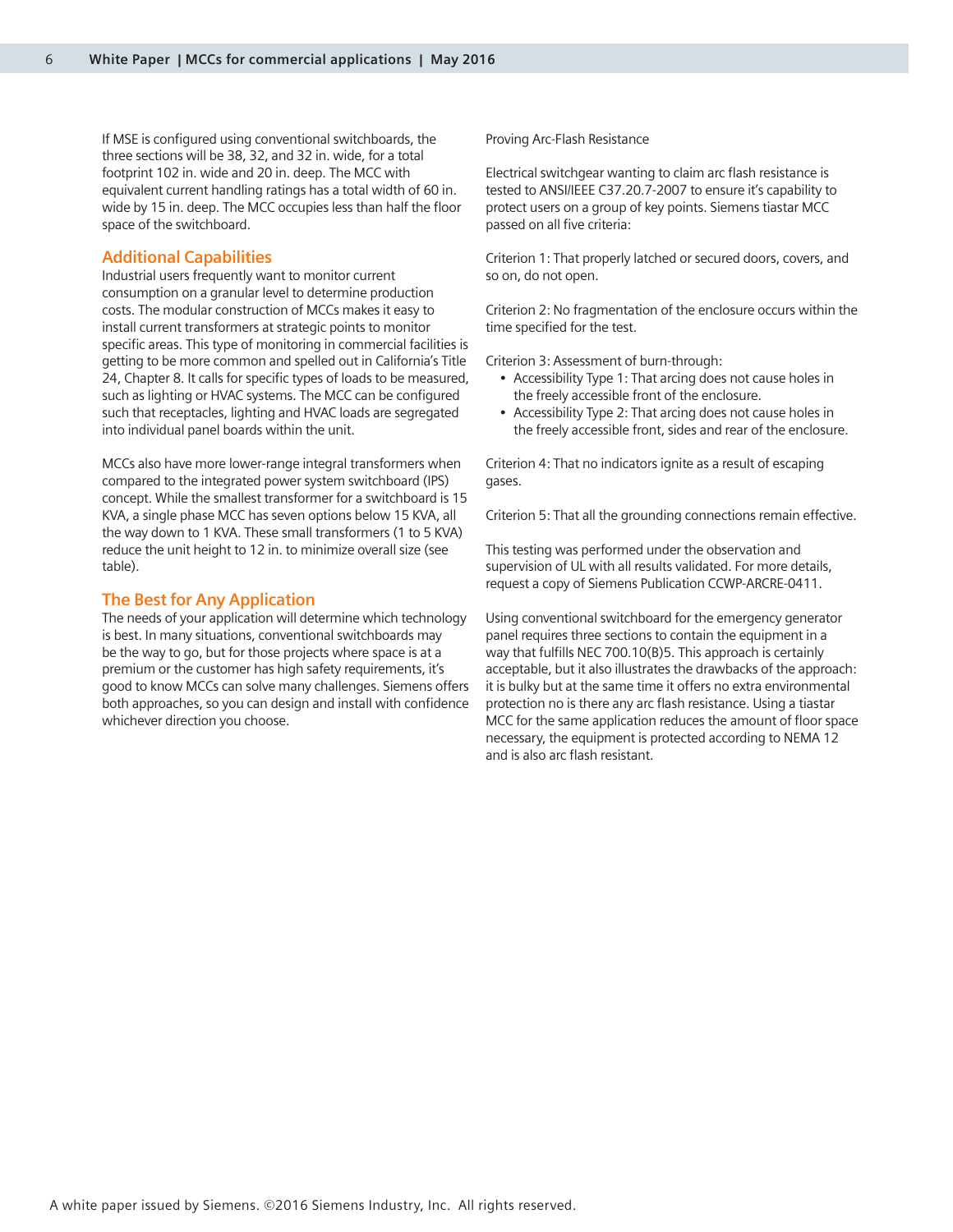#### **Notes**